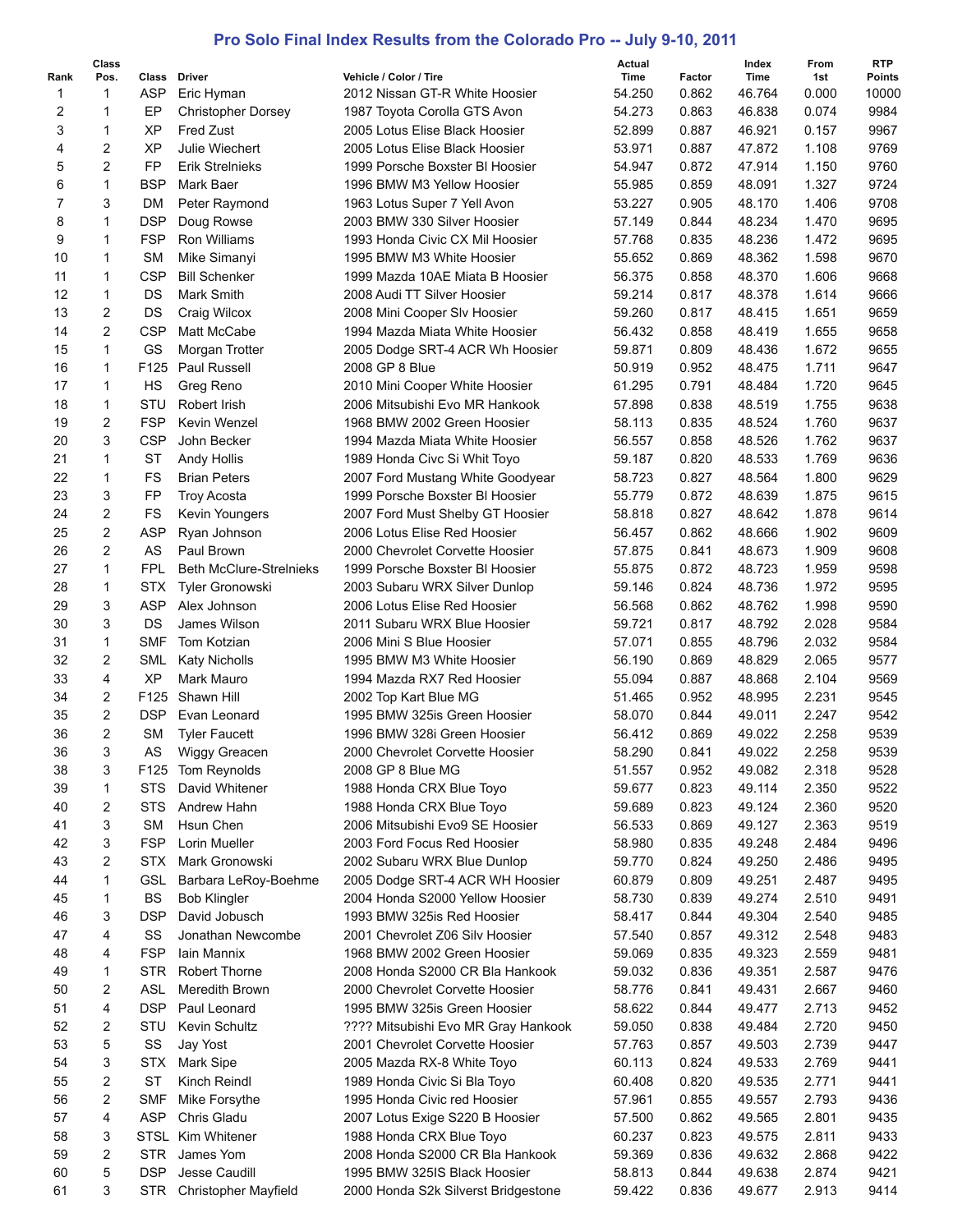| 62  | 6            | SSM                      | Michael Feldpusch        | 1997 BMW M3 Red Hoosier           | 56.781 | 0.875 | 49.683 | 2.919 | 9412 |
|-----|--------------|--------------------------|--------------------------|-----------------------------------|--------|-------|--------|-------|------|
| 63  | 3            |                          | FSPL Kathy Wolfskill     | 1968 BMW 2002 Green Hoosier       | 59.505 | 0.835 | 49.687 | 2.923 | 9412 |
| 64  | 4            | DS                       | Andy Hecox               | 2002 BMW 330ci Silver Hoosier     | 60.905 | 0.817 | 49.759 | 2.995 | 9398 |
| 65  | 2            | <b>BSP</b>               | <b>Collin Wolfert</b>    | 2007 Subaru STi Silver Hoosier    | 58.037 | 0.859 | 49.854 | 3.090 | 9380 |
| 66  | 4            |                          | <b>CSPL Sue Eckles</b>   | 1994 Mazda Miata White Hoosier    | 58.131 | 0.858 | 49.876 | 3.112 | 9376 |
| 67  | 7            | <b>ESP</b>               | James Darden             | 1984 Chevrolet Camaro B Hoosier   | 59.043 | 0.846 | 49.950 | 3.186 | 9362 |
| 68  | 6            | <b>DSP</b>               | Lee Michael              | 1993 BMW 325is Red Hoosier        | 59.248 | 0.844 | 50.005 | 3.241 | 9352 |
| 69  | 3            | <b>BSP</b>               | Gage Hollen              | 1997 BMW M3 Yellow Hoosier        | 58.236 | 0.859 | 50.025 | 3.261 | 9348 |
| 70  | 3            | <b>STS</b>               | Craig Naylor             | 1995 Mazda Miata Black Toyo       | 60.821 | 0.823 | 50.056 | 3.292 | 9342 |
| 71  | 4            | <b>STS</b>               | Kraig Klippel            | 1994 Mazda Miata White Toyo       | 60.830 | 0.823 | 50.063 | 3.299 | 9341 |
| 72  | 3            | <b>FS</b>                | <b>Ben Clement</b>       | 2007 Ford Mustang White Goodyear  | 60.635 | 0.827 | 50.145 | 3.381 | 9326 |
| 73  | 4            | <b>DSL</b>               | <b>Connie Smith</b>      | 2008 Audi TT Silver Hoosier       | 61.428 | 0.817 | 50.187 | 3.423 | 9318 |
| 74  | 4            | <b>STR</b>               | <b>Michael Carpenter</b> | 2005 Honda S2200 Suzuka Hankook   | 60.047 | 0.836 | 50.199 | 3.435 | 9316 |
| 75  | 5            | <b>FSPL</b>              | <b>Bonnie Mueller</b>    | 2003 Ford Focus Red Hoosier       | 60.194 | 0.835 | 50.262 | 3.498 | 9304 |
| 76  | 2            | <b>BS</b>                | Dan Heydlauff            | 2004 Honda S2000 Rio Ye Hoosier   | 59.972 | 0.839 | 50.317 | 3.553 | 9294 |
| 77  | 3            | <b>BS</b>                | <b>Todd Briley</b>       | 2007 Pontiac Solstice GXP Hoosier | 60.008 | 0.839 | 50.347 | 3.583 | 9288 |
| 78  | 4            | GS                       | Roger Kroog              | 1988 Chevrolet Camaro V Kumho     | 62.267 | 0.809 | 50.374 | 3.610 | 9283 |
| 79  | 5            | DS                       | David Webb               | 2006 Mini Cooper S Red Hoosier    | 61.717 | 0.817 | 50.423 | 3.659 | 9274 |
| 80  | 2            | HS                       | <b>Todd Freeman</b>      | 2007 Mini Cooper Blue Hoosier     | 63.768 | 0.791 | 50.440 | 3.676 | 9271 |
| 81  | 5            | GS                       | Ron Chapman              | 2005 Dodge Neon SRT4 Wh Hoosier   | 62.363 | 0.809 | 50.452 | 3.688 | 9269 |
| 82  | 6            | SMFL                     | Rebecca Zacharda         | 2006 Mini Cooper S Blue Hoosier   | 59.009 | 0.855 | 50.453 | 3.689 | 9269 |
| 83  | 5            | <b>DSL</b>               | Mindi Cross              | 2006 Mini Cooper S Red Hoosier    | 61.781 | 0.817 | 50.475 | 3.711 | 9265 |
| 84  | 3            | STU                      | Ryan Schossow            | 2006 Mitsubishi Evolution Hankook | 60.238 | 0.838 | 50.479 | 3.715 | 9264 |
| 85  | 3            | <b>SMF</b>               | Shawn Larson             | 1995 Honda Civic SI Red Hoosier   | 59.042 | 0.855 | 50.481 | 3.717 | 9264 |
| 86  | 4            | F125                     | Jon Clements             |                                   |        | 0.952 | 50.492 | 3.728 | 9262 |
| 87  | 5            | F125                     |                          | 2002 CRG Road Rebel Blk MG        | 53.038 |       |        |       | 9261 |
| 88  | 5            |                          | Jared Langenfeld         | 2002 Top Kart Blue MG             | 53.043 | 0.952 | 50.497 | 3.733 |      |
|     | 7            | <b>ASP</b>               | Jay Zelazo               | 2007 Lotus Exige S Kryp Hoosier   | 58.585 | 0.862 | 50.500 | 3.736 | 9260 |
| 89  | 4            | <b>FSPL</b><br><b>SM</b> | <b>Tina Williams</b>     | 1993 Honda Civic CX Mil Hoosier   | 60.486 | 0.835 | 50.506 | 3.742 | 9259 |
| 90  |              |                          | Steven Hahn              | 2006 Mitsubishi Evo IX Hoosier    | 58.126 | 0.869 | 50.511 | 3.747 | 9258 |
| 91  | 5            | <b>STR</b>               | <b>Stan Whitney</b>      | 2006 Mazda MX5 Blue Toyo          | 60.442 | 0.836 | 50.530 | 3.766 | 9255 |
| 92  | 8            |                          | FSPL Jamie Yost          | 1968 BMW 2002 Green Hoosier       | 60.525 | 0.835 | 50.538 | 3.774 | 9253 |
| 93  | 3            | HS                       | James Arnold             | 2001 Volkswagen Golf TD Hoosier   | 63.912 | 0.791 | 50.554 | 3.790 | 9250 |
| 94  | $\mathbf{1}$ | ES                       | Ed Cushing               | 1991 Toyota MR2 Red Kumho         | 61.296 | 0.825 | 50.569 | 3.805 | 9248 |
| 95  | 4            | HS                       | Joseph Austin            | 2007 Mini Cooper Blue Hoosier     | 64.002 | 0.791 | 50.626 | 3.862 | 9237 |
| 96  | 6            | F125                     | Paul Dodd                | 2008 GP8 Shifter Kart B MG        | 53.190 | 0.952 | 50.637 | 3.873 | 9235 |
| 97  | 4            | FS                       | <b>Rick Walford</b>      | 2007 Ford Shelby GT Whi Hoosier   | 61.305 | 0.827 | 50.699 | 3.935 | 9224 |
| 98  | 3            | <b>ST</b>                | George Hammond           | 1989 Honda Civic Si Whi Toyo      | 61.891 | 0.820 | 50.751 | 3.987 | 9214 |
| 99  | 7            | <b>DSP</b>               | Tom Pora                 | 1995 BMW 325is Black Hoosier      | 60.166 | 0.844 | 50.780 | 4.016 | 9209 |
| 100 | 4            | <b>STX</b>               | <b>Todd Shusterman</b>   | 2002 Acura RSX Silver Dunlop      | 61.630 | 0.824 | 50.783 | 4.019 | 9209 |
| 101 | 4            | <b>SMF</b>               | Allan Zacharda           | 2006 Mini Cooper S Blue Hoosier   | 59.410 | 0.855 | 50.796 | 4.032 | 9206 |
| 102 | 9            |                          | STRL Su Brude            | 2006 Mazda MX-5 Blue Toyo         | 60.789 | 0.836 | 50.820 | 4.056 | 9202 |
| 103 | 4            | BS                       | Clay Turner              | 2004 Honda S2000 Yellow Hoosier   | 60.574 | 0.839 | 50.822 | 4.058 | 9202 |
| 104 | 7            | F125                     | James Newman             | 2008 GP 8 MG                      | 53.389 | 0.952 | 50.826 | 4.062 | 9201 |
| 105 | 5            | <b>SM</b>                | <b>Mike Faucett</b>      | 1996 BMW 328i Green Hoosier       | 58.506 | 0.869 | 50.842 | 4.078 | 9198 |
| 106 | 4            | <b>ST</b>                | Chris DeLay              | 1989 Honda Civic Si Red Toyo      | 62.101 | 0.820 | 50.923 | 4.159 | 9183 |
| 107 | 8            | F125                     | <b>Eric Clements</b>     | 2002 CRG Road Rebel Blk MG        | 53.574 | 0.952 | 51.002 | 4.238 | 9169 |
| 108 | 5            | BS                       | Larry Hull               | 1996 Chevrolet Corvette Kumho     | 60.806 | 0.839 | 51.016 | 4.252 | 9167 |
| 109 | 2            | ES                       | John Broderick           | 1991 Toyota MR2 Kumho             | 61.863 | 0.825 | 51.037 | 4.273 | 9163 |
| 110 | 4            | STU                      | <b>Brett Kurowski</b>    | 1998 BMW M3 Silver Bridgestone    | 60.931 | 0.838 | 51.060 | 4.296 | 9159 |
| 111 | 5            | <b>ST</b>                | Dan Townsend             | 1989 Honda Civic Si Dir Toyo      | 62.276 | 0.820 | 51.066 | 4.302 | 9158 |
| 112 | 6            | <b>STR</b>               | Mark Melchior            | 2000 Honda S2000 Silver           | 61.137 | 0.836 | 51.111 | 4.347 | 9149 |
| 113 | 5            | <b>STX</b>               | George Curtis            | 1999 BMW 328is Silver Hankook     | 62.131 | 0.824 | 51.196 | 4.432 | 9134 |
| 114 | 5            | STU                      | Shane Kurowski           | 1998 BMW M3 Silver Bridgestone    | 61.155 | 0.838 | 51.248 | 4.484 | 9125 |
| 115 | 6            | <b>STX</b>               | Sal Esposito             | 2004 Subaru Impreza Kumho         | 62.243 | 0.824 | 51.288 | 4.524 | 9118 |
| 116 | 6            | STU                      | Conner Hollen            | 1999 BMW M3 White Hankook         | 61.295 | 0.838 | 51.365 | 4.601 | 9104 |
| 117 | 6            | <b>STL</b>               | Linda Duncan             | 1989 Honda Civic Toyo             | 62.752 | 0.820 | 51.457 | 4.693 | 9088 |
| 118 | 6            | <b>ASP</b>               | David Gladu              | 2007 Lotus Exige S220 B Hoosier   | 59.727 | 0.862 | 51.485 | 4.721 | 9083 |
| 119 | 6            | DS                       | <b>Chris Kiser</b>       | 2011 Subaru WRX DGM Dunlop        | 63.039 | 0.817 | 51.503 | 4.739 | 9080 |
| 120 | 5            | <b>FSP</b>               | James Mueller            | 2003 Ford Focus Red Hoosier       | 61.696 | 0.835 | 51.516 | 4.752 | 9078 |
| 121 | 5            | FM                       | Arnie Coleman            | 2002 Maverick F500 Mult Hoosier   | 57.138 | 0.904 | 51.653 | 4.889 | 9053 |
| 122 | 1            | CS                       | Mark Mauro               | 2007 Mazda RX-8 Stormy Hoosier    | 62.176 | 0.833 | 51.793 | 5.029 | 9029 |
| 123 | 6            | BS                       | Jim Walker               | 2005 Honda S2000 Silver Hoosier   | 61.883 | 0.839 | 51.920 | 5.156 | 9007 |
| 124 | 3            | ES                       | Thomas Johnston          | 1991 Toyota MR2 White Kumho       | 62.995 | 0.825 | 51.971 | 5.207 | 8998 |
| 125 | 7            | <b>STR</b>               | Boyd Burbank             | 2002 Honda S2000 Silver Hoosier   | 62.181 | 0.836 | 51.983 | 5.219 | 8996 |